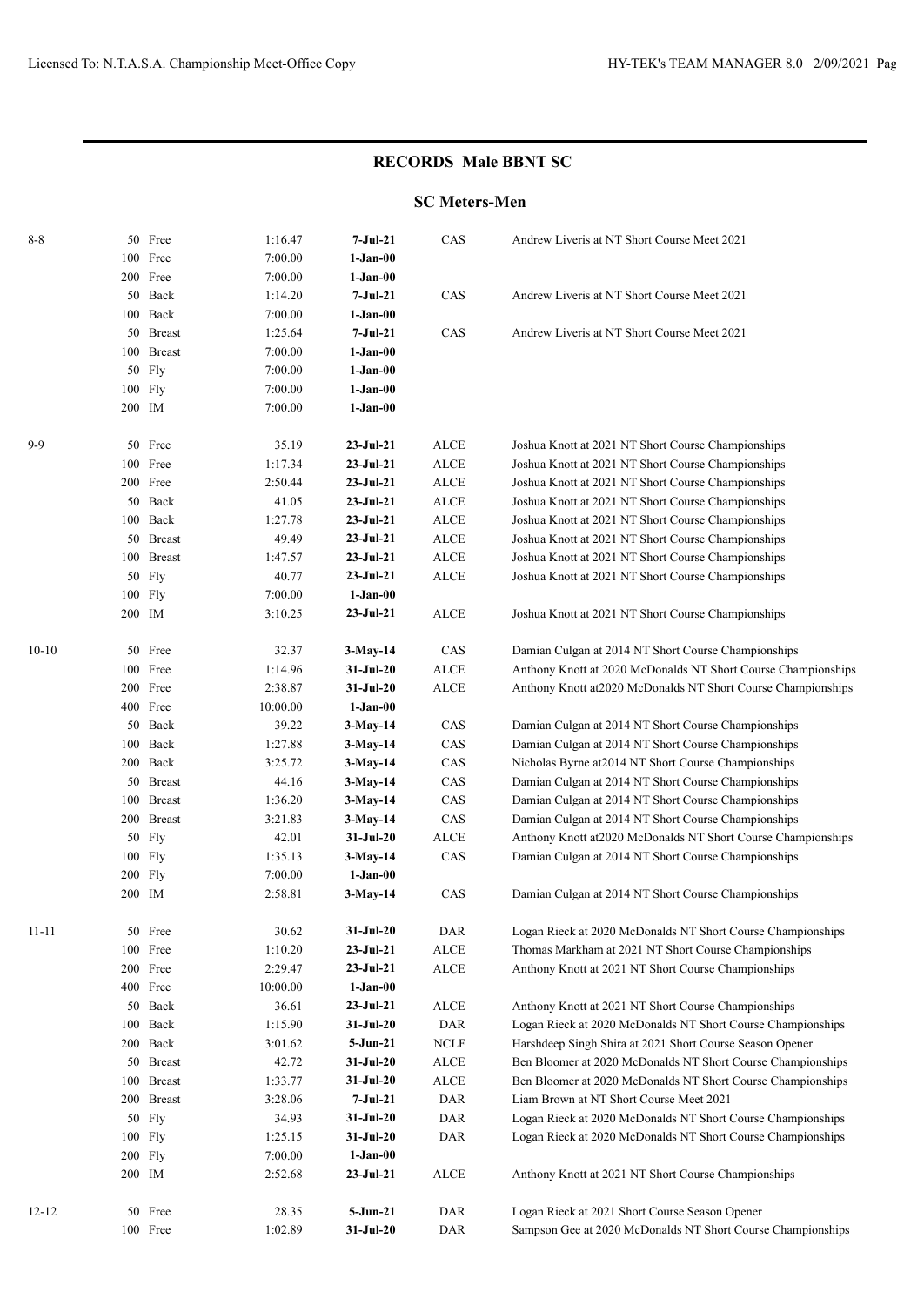## **RECORDS Male BBNT SC**

| $12 - 12$ |        | 200 Free      | 2:17.90  | $31-Jul-20$     | <b>DAR</b>                  | Sampson Gee at 2020 McDonalds NT Short Course Championships          |
|-----------|--------|---------------|----------|-----------------|-----------------------------|----------------------------------------------------------------------|
|           |        | 400 Free      | 4:44.65  | $31-Jul-20$     | <b>DAR</b>                  | Sampson Gee at 2020 McDonalds NT Short Course Championships          |
|           |        | 800 Free      | 10:25.21 | $7-Jul-21$      | <b>DAR</b>                  | Logan Rieck at NT Short Course Meet 2021                             |
|           |        | 1500 Free     | 20:28.80 | $23-Jul-21$     | CAS                         | Samuel Reader at 2021 NT Short Course Championships                  |
|           | 50     | Back          | 32.76    | 7-Jul-21        | <b>DAR</b>                  | Logan Rieck at NT Short Course Meet 2021                             |
|           | 100    | Back          | 1:09.79  | 7-Jul-21        | <b>DAR</b>                  | Logan Rieck at NT Short Course Meet 2021                             |
|           | 200    | Back          | 2:35.29  | 5-Jun-21        | <b>DAR</b>                  | Logan Rieck at 2021 Short Course Season Opener                       |
|           | 50     | <b>Breast</b> | 37.08    | 5-Jun-21        | <b>NCLF</b>                 | Joseph Bonson at 2021 Short Course Season Opener                     |
|           | 100    | <b>Breast</b> | 1:22.99  | 5-Jun-21        | <b>NCLF</b>                 | Joseph Bonson at 2021 Short Course Season Opener                     |
|           |        | 200 Breast    | 3:16.87  | $23-Jul-21$     | ALCE                        | Ben Bloomer at 2021 NT Short Course Championships                    |
|           |        | 50 Fly        | 30.72    | 7-Jul-21        | <b>DAR</b>                  | Logan Rieck at NT Short Course Meet 2021                             |
|           |        | 100 Fly       | 1:17.70  | $4-Aug-18$      | CAS                         | Andrew Materazzo at 2018 Vorgee NT Short Course Championships        |
|           |        | 200 Fly       | 7:00.00  | $1-Jan-00$      |                             |                                                                      |
|           |        | 200 IM        | 2:45.40  | $7-Jul-21$      | DAR                         | Logan Rieck at NT Short Course Meet 2021                             |
|           | 400 IM |               | 6:49.66  | $3-May-14$      | <b>DAR</b>                  | Benjamin O'Dowd-Day at 2014 NT Short Course Championships            |
| $13 - 13$ |        | 50 Free       | 26.33    | $4-Aug-18$      | CAS                         | Flynn White at 2018 Vorgee NT Short Course Championships             |
|           | 100    | Free          | 58.16    | 10-Aug-19       | CAS                         | Andrew Materazzo at 2019 Vorgee NT Short Course Championships        |
|           |        | 200 Free      | 2:05.39  | $23-Jul-21$     | DAR                         | Sampson Gee at 2021 NT Short Course Championships                    |
|           |        | 400 Free      | 4:22.65  | $4-Aug-18$      | CAS                         | Flynn White at 2018 Vorgee NT Short Course Championships             |
|           |        | 800 Free      | 9:28.19  | 7-Jul-21        | <b>DAR</b>                  | Sampson Gee at NT Short Course Meet 2021                             |
|           |        | 1500 Free     | 19:37.12 | $31-Jul-20$     | <b>ALCE</b>                 | Harrison Knott at 2020 McDonalds NT Short Course Championships       |
|           |        | 50 Back       | 31.99    | 7-Jul-21        | DAR                         | Bayleigh Young at NT Short Course Meet 2021                          |
|           | 100    | Back          | 1:12.97  | 7-Jul-21        | DAR                         | Bayleigh Young at NT Short Course Meet 2021                          |
|           |        | 200 Back      | 2:33.40  | 5-Jun-21        | DAR                         | Bayleigh Young at 2021 Short Course Season Opener                    |
|           |        | 50 Breast     | 36.86    | $23-Jul-21$     | <b>NCLF</b>                 | Joseph Bonson at 2021 NT Short Course Championships                  |
|           |        | 100 Breast    | 1:19.31  | $23-Jul-21$     | <b>NCLF</b>                 | Joseph Bonson at 2021 NT Short Course Championships                  |
|           |        | 200 Breast    | 2:59.91  | 7-Jul-21        | <b>NCLF</b>                 | Joseph Bonson at NT Short Course Meet 2021                           |
|           |        | 50 Fly        | 28.92    | $4-Aug-18$      | CAS                         | Flynn White at 2018 Vorgee NT Short Course Championships             |
|           |        | 100 Fly       | 1:04.37  | $4-Aug-18$      | CAS                         | Flynn White at 2018 Vorgee NT Short Course Championships             |
|           |        | 200 Fly       | 2:27.32  | $4-Aug-18$      | CAS                         | Flynn White at 2018 Vorgee NT Short Course Championships             |
|           |        | 200 IM        | 2:34.63  | $23-Jul-21$     | DAR                         | Sampson Gee at 2021 NT Short Course Championships                    |
|           | 400 IM |               | 6:19.38  | $31-Jul-20$     | <b>NCLF</b>                 | Bayleigh Young at 2020 McDonalds NT Short Course Championships       |
| 14-14     |        | 50 Free       | 24.22    | $27-Nov-20$     | CAS                         | Andrew Materazzo at 2020 HP Virtual Short Course NSW                 |
|           | 100    | Free          | 53.90    | $27-Nov-20$     | CAS                         | Andrew Materazzo at 2020 HP Virtual Short Course NSW                 |
|           |        | 200 Free      | 2:09.07  | 31-Jul-20       | CAS                         | Andrew Materazzo at 2020 McDonalds NT Short Course Championships     |
|           |        | 400 Free      | 4:35.81  | $31-Jul-20$     | DAR                         | James Smith at 2020 McDonalds NT Short Course Championships          |
|           |        | 800 Free      | 9:21.13  | $31-Jul-20$     | DAR                         | James Smith at 2020 McDonalds NT Short Course Championships          |
|           |        | 1500 Free     | 17:49.16 | $31-Jul-20$     | $\mathop{\sf DAR}\nolimits$ | James Smith at 2020 McDonalds NT Short Course Championships          |
|           |        | 50 Back       | 30.67    | 22-Sep-17       | $_{\rm NT}$                 | Ben Ramplin at 2017 State Teams Championships                        |
|           |        | 100 Back      | 1:04.95  | 22-Sep-17       | $\rm{NT}$                   | Ben Ramplin at 2017 State Teams Championships                        |
|           |        | 200 Back      | 2:20.68  | 22-Sep-17       | $\rm{NT}$                   | Ben Ramplin at 2017 State Teams Championships                        |
|           |        | 50 Breast     | 34.54    | $4-Aug-18$      | CAS                         | Damian Culgan at 2018 Vorgee NT Short Course Championships           |
|           |        | 100 Breast    | 1:17.54  | $4-Aug-18$      | CAS                         | Damian Culgan at 2018 Vorgee NT Short Course Championships           |
|           |        | 200 Breast    | 2:54.55  | $2-May-15$      | ALCE                        | Jarrod Cross at 2015 Vorgee NT Short Course Championships            |
|           |        | 50 Fly        | 29.17    | $31-Jul-20$     | CAS                         | Shalika Wanigasekara at 2020 McDonalds NT Short Course Championships |
|           |        | 100 Fly       | 1:05.73  | $31-Jul-20$     | CAS                         | Shalika Wanigasekara at 2020 McDonalds NT Short Course Championships |
|           |        | 200 Fly       | 2:33.27  | $23 - Jul - 21$ | DAR                         | Bayleigh Young at 2021 NT Short Course Championships                 |
|           |        | $200\;\;$ IM  | 2:24.26  | $4-Aug-18$      | CAS                         | Damian Culgan at 2018 Vorgee NT Short Course Championships           |
|           | 400 IM |               | 5:11.33  | $4-Aug-18$      | CAS                         | Damian Culgan at 2018 Vorgee NT Short Course Championships           |
| $15 - 15$ |        | 50 Free       | 24.89    | $5-Jun-21$      | CAS                         | Andrew Materazzo at 2021 Short Course Season Opener                  |
|           |        | 100 Free      | 55.14    | $23 - Jul - 21$ | CAS                         | Andrew Materazzo at 2021 NT Short Course Championships               |
|           |        | 200 Free      | 2:02.75  | $23-Jul-21$     | CAS                         | Andrew Materazzo at 2021 NT Short Course Championships               |
|           |        | 400 Free      | 4:24.19  | $4-Aug-18$      | DAR                         | Jacob Brookhouse at 2018 Vorgee NT Short Course Championships        |